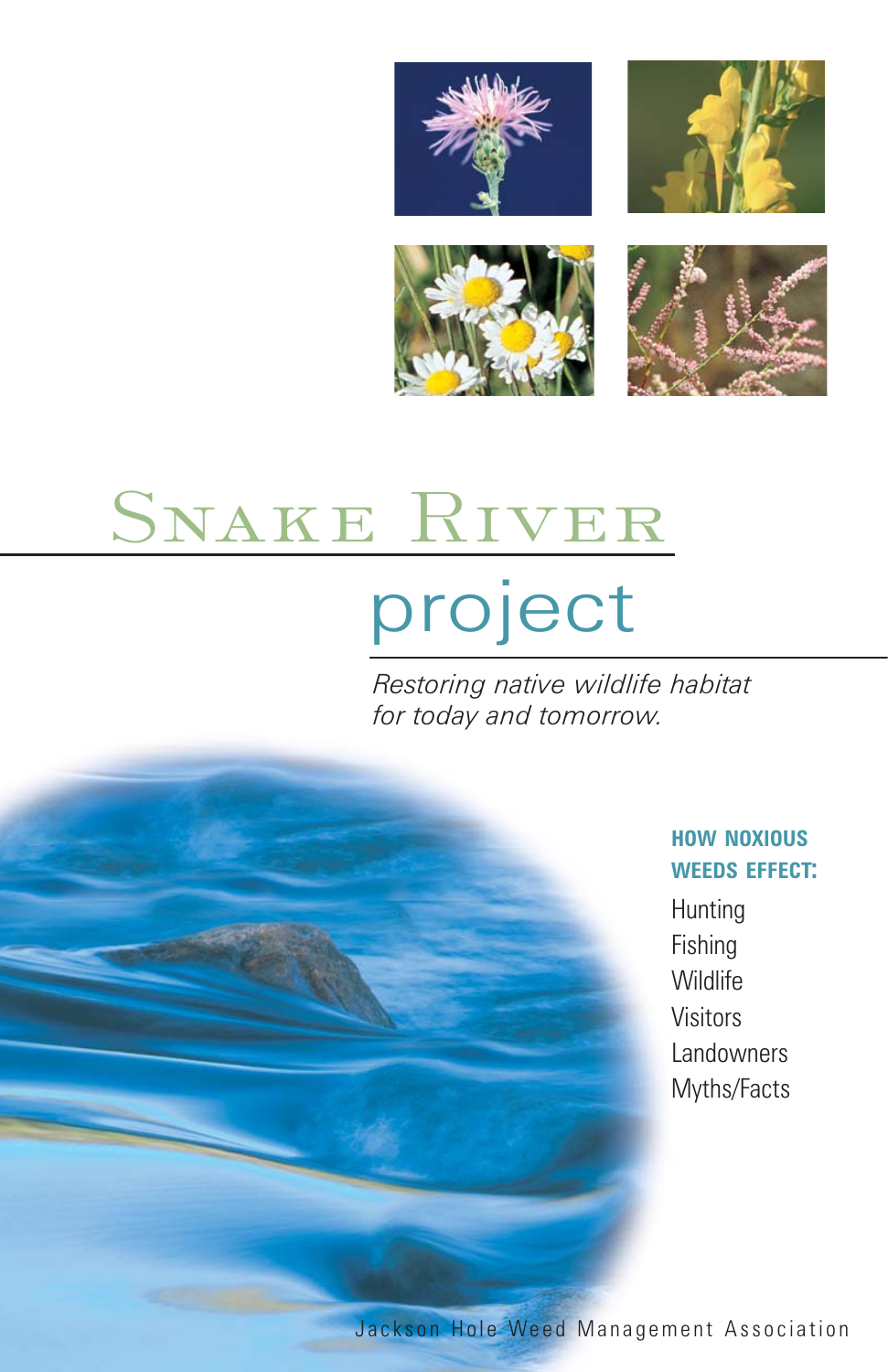#### **What is the**

# SNAKE RIVER project?

From rafters to hunters, virtually everyone in Teton County has utilized the Snake River. Whether you are a fisherman, a kayaker, or a wildlife watcher the Snake River has provided a place for recreation as well as lush wildlife habitat.

The Snake River in Teton County is being threatened by silent invaders called NOXIOUS WEEDS. Noxious weeds are nonnative plants (mostly from Europe and Asia) that are invading our native forage and wildlife habitat. These invasive species have been called an "explosion in slow motion" or a "biological wildfire" and they are growing and thriving along the corridor of the Snake River. What makes these plants invasive is their ability to spread very quickly. In the West they are spreading at approximately 4,600 acres per day on federal lands. They compete with native plants for water, food, and sunlight. They do not have the same enemies they had in their native lands, so they thrive as they push out native vegetation. Spotted knapweed, dalmatian toadflax, and saltcedar or tamarisk are some examples of noxious weeds infesting the Snake River.



*spotted knapweed*



*yellow toadflax*



*saltcedar (tamarisk)*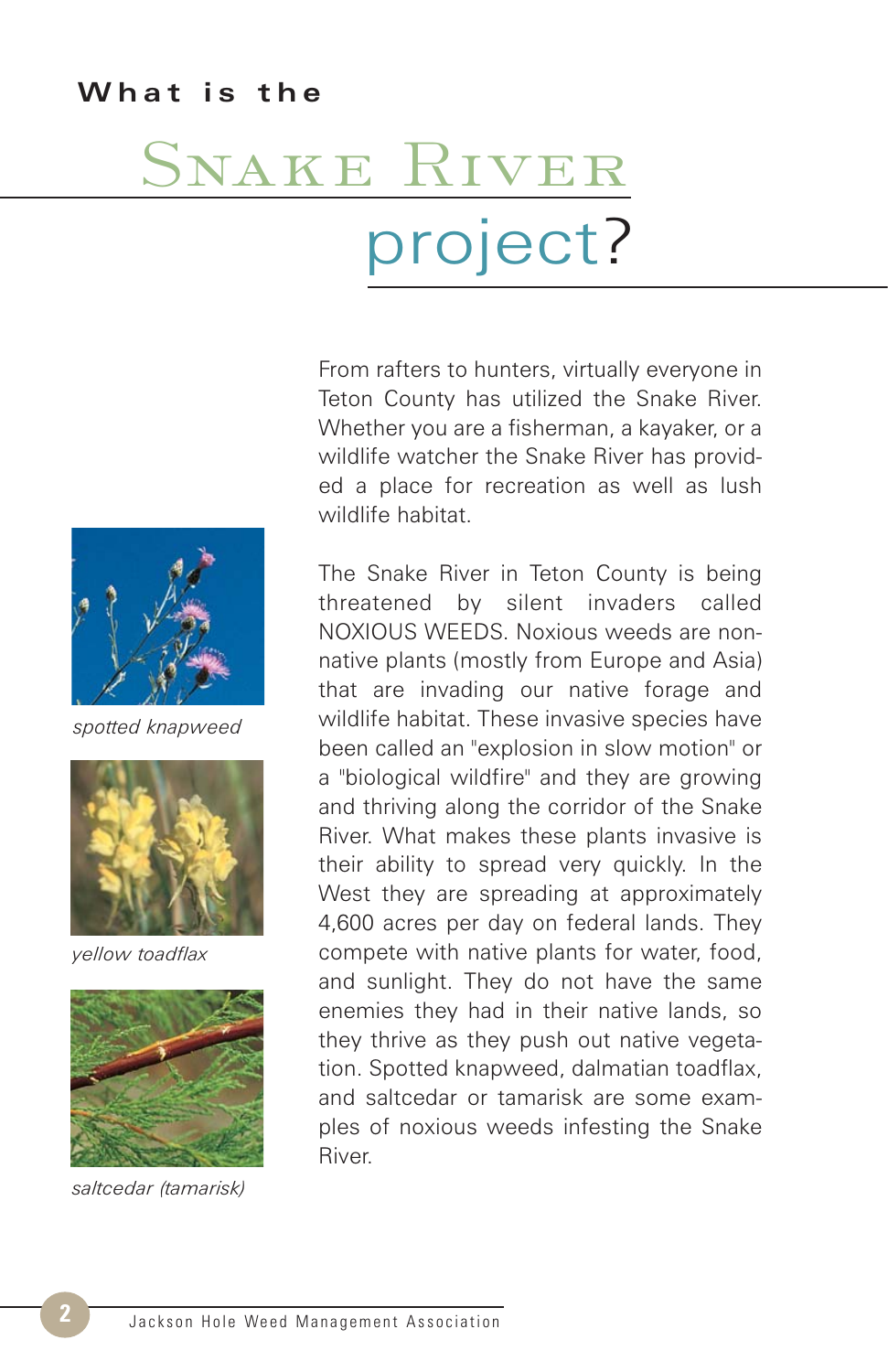The Snake River Project is a direct, on the ground approach to the increasingly serious problem of noxious weeds in the Jackson Hole area. Teton County Weed & Pest and the Jackson Hole Weed Management Association (JHWMA) designed this project after noxious weed mapping was completed in the summer of 2000. It was found that some of the most

serious weed infestations in Teton County originated along the Snake River. Although the Snake River has some of the worst infestations, funding for control along this well-known river has been very limited.

The Jackson Hole Weed Management Association has

**To truly make an impact and save the Snake River from being invaded by noxious weeds, the JHWMA needs help from all residents and visitors in Teton County.**

**London** 

developed the Snake River Project in hopes of not only raising awareness of noxious weeds, but also motivating the public to take action and get involved. Noxious weeds are creeping into areas of the west without many people realizing the destruction they will cause.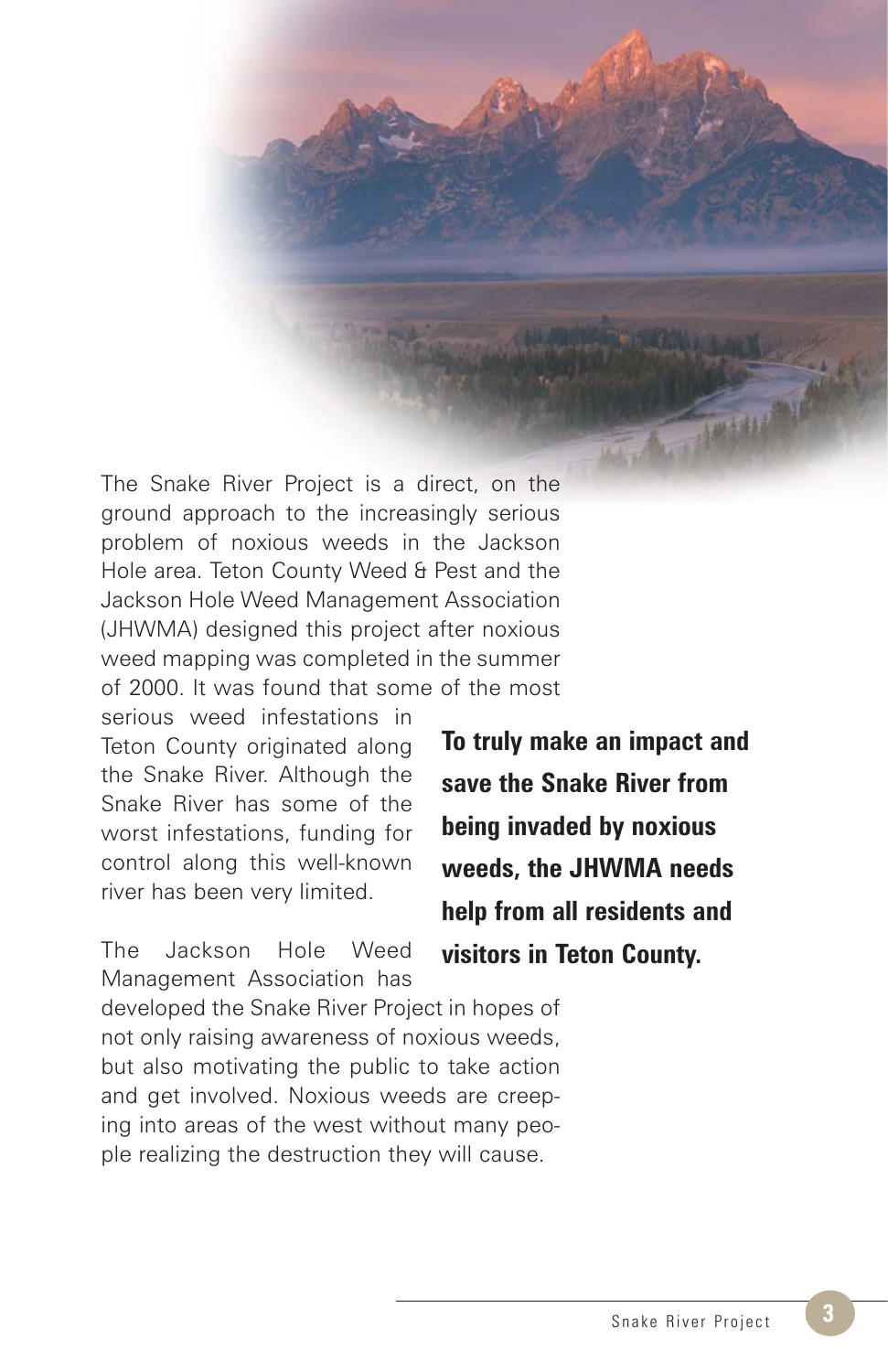## **If I am a** hunter

why should I care?

Teton County is well known for its scenic beauty, but it is also a popular attraction for hunters. Lush vegetation and healthy forests combine to provide habitat for big game such as elk, mule deer, moose, big horn sheep and antelope. The Snake River area also provides habitat for sage grouse, ruffed and blue grouse, ducks, and geese. Noxious weeds destroy wildlife habitat and thus directly decrease game populations.

The loss of habitat is the obvious example of how noxious weeds can ruin a hunting season or business. Plants such as spotted knapweed can spread very quickly and excretes its own herbicide that kills surrounding plants. A single knapweed plant can produce over 4.7 billion plants and over 5.1 trillion seeds over a 10 year period, which could cover 36,513 acres if left unchecked. Less nutritious forage and the loss of habitat will eventually mean a reduction in wildlife populations. On native bunchgrass sites in Montana, dense spotted knapweed populations reduced available winter forage for elk by 50 to 90 percent" (Sheley, Olson, and Hoopes 2001). Fewer animals in an area, mean fewer hunting licenses issued by the Wyoming Game and Fish Department, which could mean loss of revenue and less people traveling to Jackson for guided hunting trips.

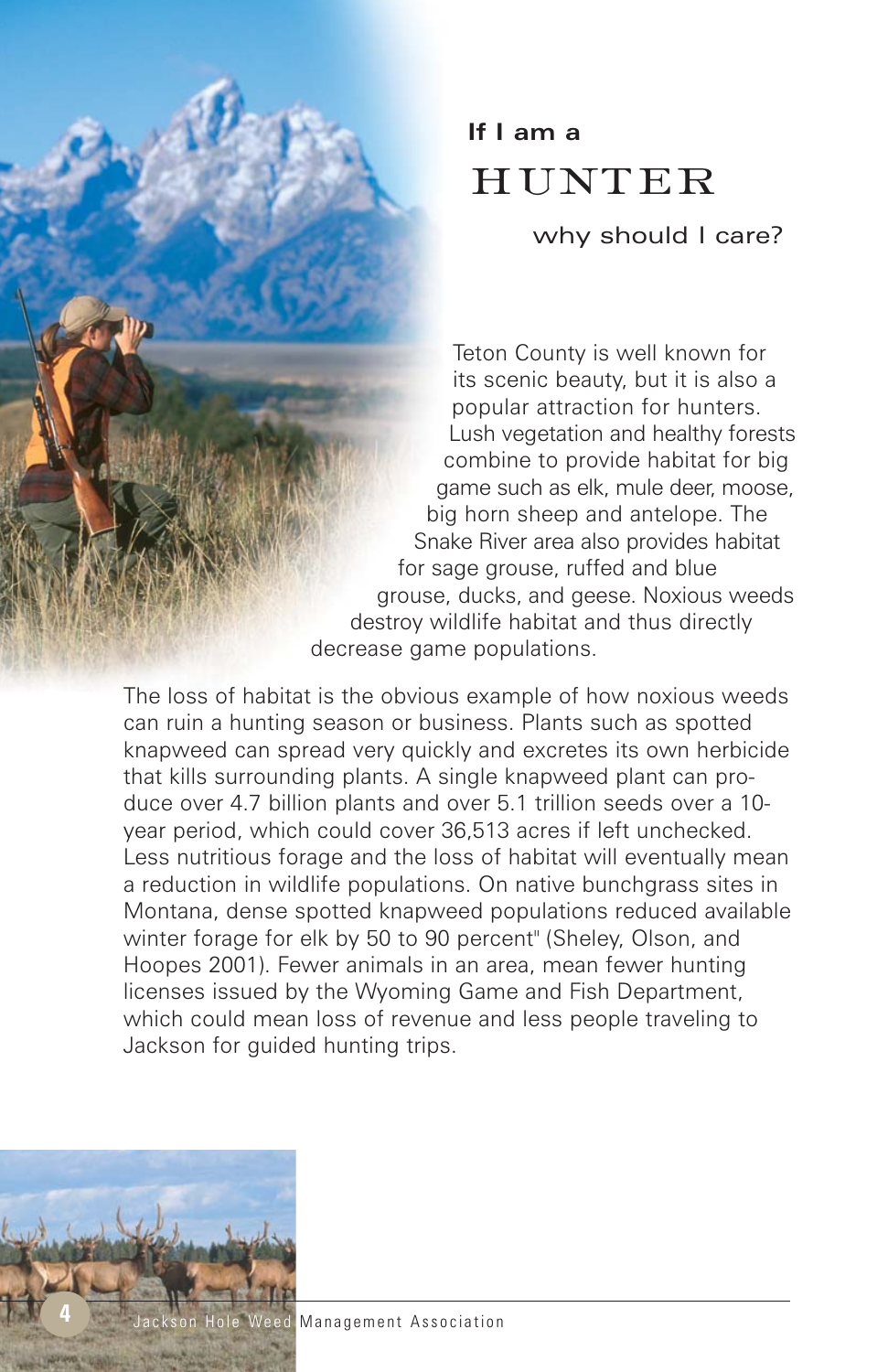### **If I enjoy** water sports

why should I care?

The Snake River provides serenity for many individuals and a livelihood for numerous Teton County residents. Noxious weeds threaten these values by muddying waters, destroying wildlife habitat and scenery and altering the flow of rivers and streams. Noxious weeds have more shallow or less dense root systems than native plants and thus do not hold the soil in place as well. This makes infested areas more susceptible to erosion and floods that can damage or alter the river system.



Noxious weeds, such as musk thistle, Canada thistle and saltcedar, can also make access to rivers and streams very difficult. In some areas on the Green and Colorado rivers in southern Utah, thick groves of saltcedar keep rafters from beaching their boats.

Saltcedar can cause more problems than just inaccessibility to the



river. A single adult plant can use up to 200 gallons of water a day! The density of noxious weeds such as saltcedar can change a river channel. Studies conducted in 1941 and 1979 along the Brazos River in Texas revealed that by 1979 the river's depth had changed from 18.4 to 10.2 feet and the width changed from 515 to 220 feet (Di Tomaso 1998 and Weisenborn 1996).

Problems such as these are already being experienced along the Snake River here in the Jackson

area and will only get worse if left untreated. Boaters and kayakers can easily spread noxious weeds from river to river if the proper precautions are not taken. Our first infestation of saltcedar in the Jackson area was established at a boat launch after an unknowing boater cleaned out their boat contaminated with saltcedar seeds.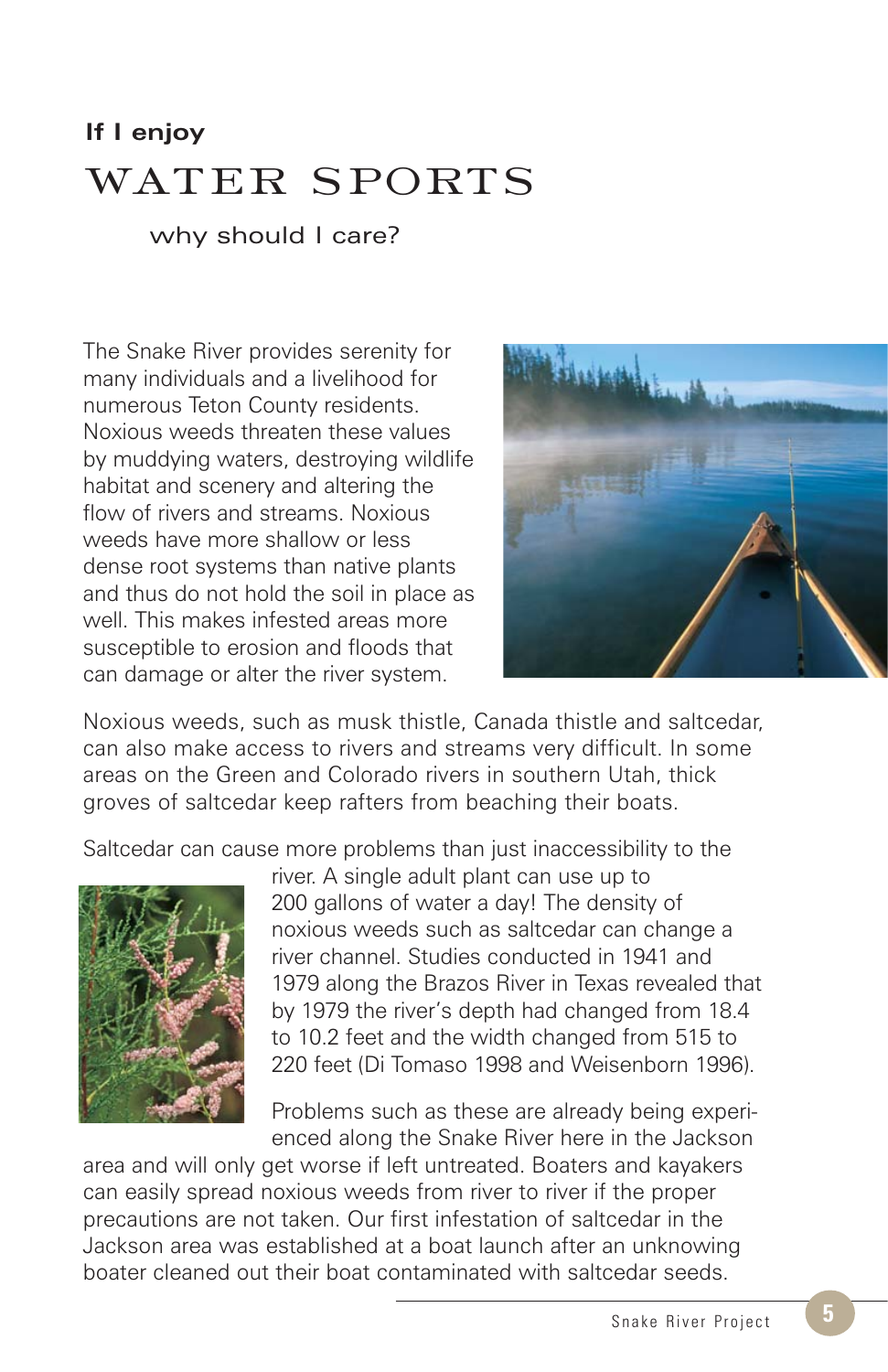# noxious weeds

#### **MYTHS AND FACTS**

MYTH #1: By not taking care of the noxious weeds on my property, I'm letting nature take its course and leaving my land "natural."

**FACT:** Ignoring the situation will only make it worse. Land must be managed correctly or the most aggressive, non-native plants will move in, displacing native plants, wildflowers and grasses.



*musk thistle*

MYTH #2: Thistles such as musk and Canadian are examples of the worst noxious weeds.

**FACT:** Although the thorns on these plants make them especially annoying, they are not the most difficult to control or the most invasive. Some of the most serious weeds have pretty flowers and no thorns such as the knapweeds, leafy spurge, and yellow and Dalmatian toadflax.

MYTH #3: Wildlife will eat noxious weeds.

**FACT:** This depends on the animal and type of noxious weed. Elk prefer native plants and grasses, and will starve to death on range infested with spotted knapweed and leafy spurge. Deer and cattle will graze spotted knapweed, but leafy spurge and houndstongue are poisonous to cattle.

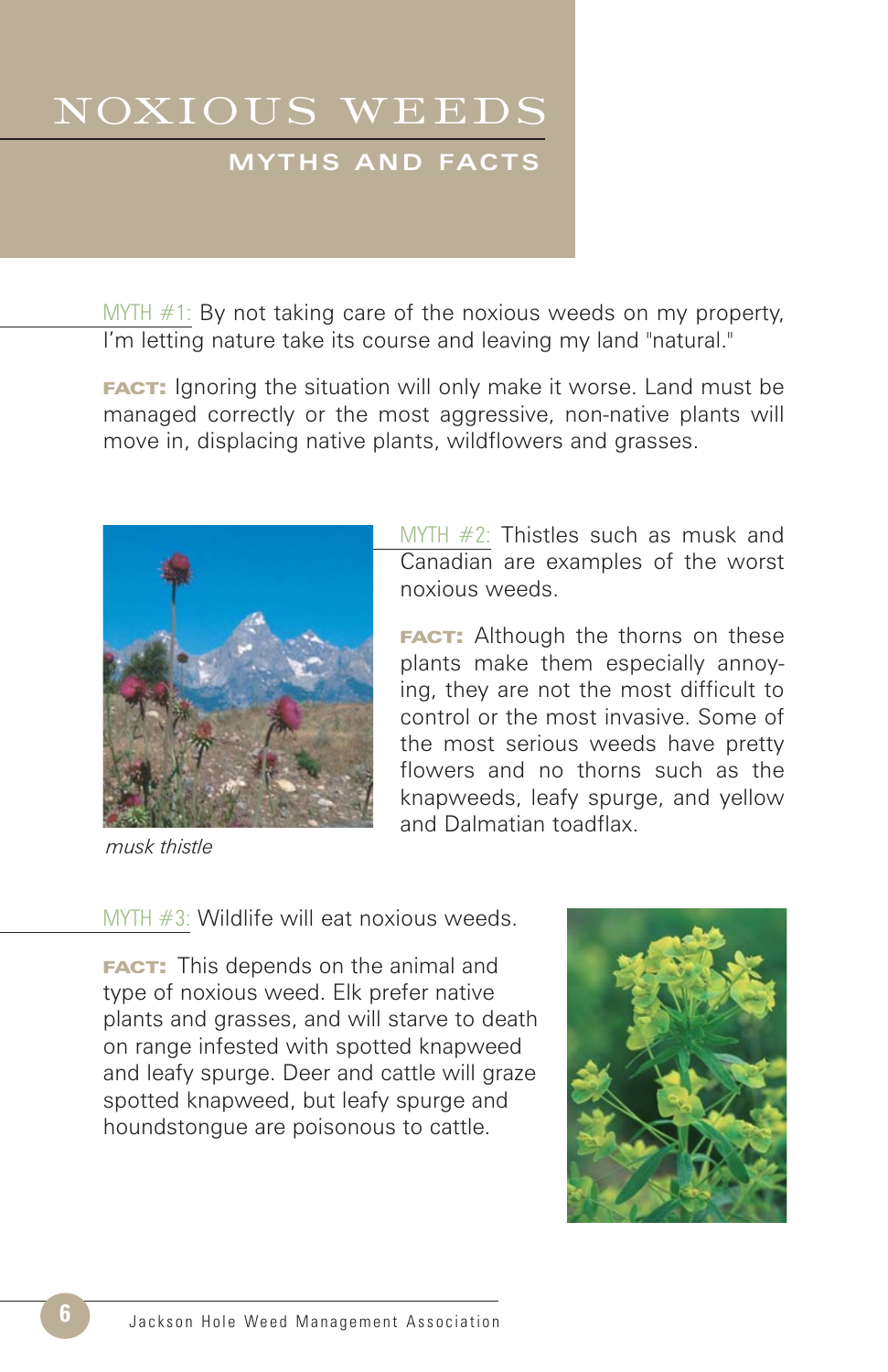

*oxeye daisy*

MYTH #4: Oxeye daisies are beautiful wildflowers that do not cause serious damage to landscapes or wildlife.

**FACT:** This perennial plant can spread very quickly. In pastures its spread is increased because large herbivores avoid eating it and turn to the grasses. The ungrazed oxeye daisy is then free to expand in the area while the grasses are pushed out. Instead of oxeye daisy, which is illegal to plant in Wyoming, plant Shasta daisy instead.

MYTH #5: Thick weed infestations help hold soil and prevent erosion.

**FACT:** Research has proven this assumption to be misleading. In one study conducted in Wyoming on native prairie bunch grass & spotted knapweed, native bunch grass lost 12.5 pounds of soil per acre in a simulated thunderstorm, while spotted knapweed lost over 125 pounds per acre. Tap rooted weeds will always increase soil erosion when compared to healthy stands of grass.



*perennial pepperweed*

MYTH  $#6$ : Cutting, hand-pulling, or mowing are the best ways to control noxious weeds.

**FACT:** This is true in some instances. Plants such as musk thistle can be chopped off at the base of the plant. However, perennials such as Dalmatian toadflax and Canada thistle should not be cut or pulled; this will only stimulate growth and produce more plants.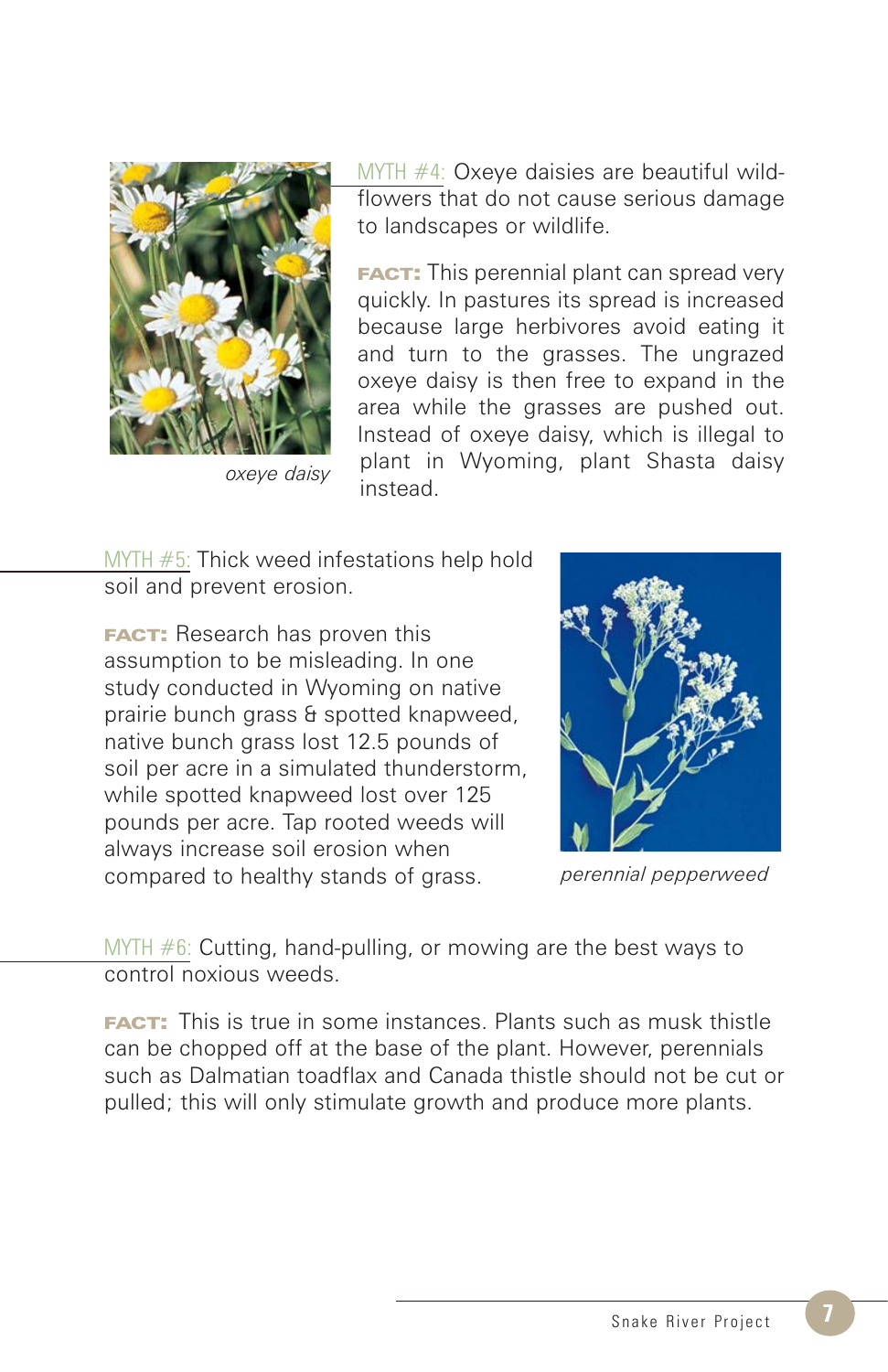## noxious weeds

#### **MYTHS AND FACTS**

MYTH #7: Biological control methods such as insects are the answer to noxious weed problems.

**FACT:** There is no miracle fix for the problem noxious weeds pose. Never rely on a single method to control weeds. The best way to approach the situation is with an integrated management plan that includes a combination of chemical control (herbicides), biological control (insects), and mechanical control (pulling/cutting.)

MYTH #8: Biological controls are bad because we are releasing a non-native insect to control a non-native plant and thus the insect could damage native plants too.

**FACT:** This might be true except for the fact that biological controls are highly regulated and tested prior to their release in the U.S. All biological controls are tested on plants native to the U.S. over a period of years in a lab on foreign soil. If the potential biological control does not feed on native plants and shows itself to be specific to the target weed species, then it is approved. If however, it feeds on a native plant during the tests, the insect is banned from release in the U.S.

**8 Jackson Hole Weed Management Association** *leafy spurge*

*St. Johns Wort is another noxious weed.*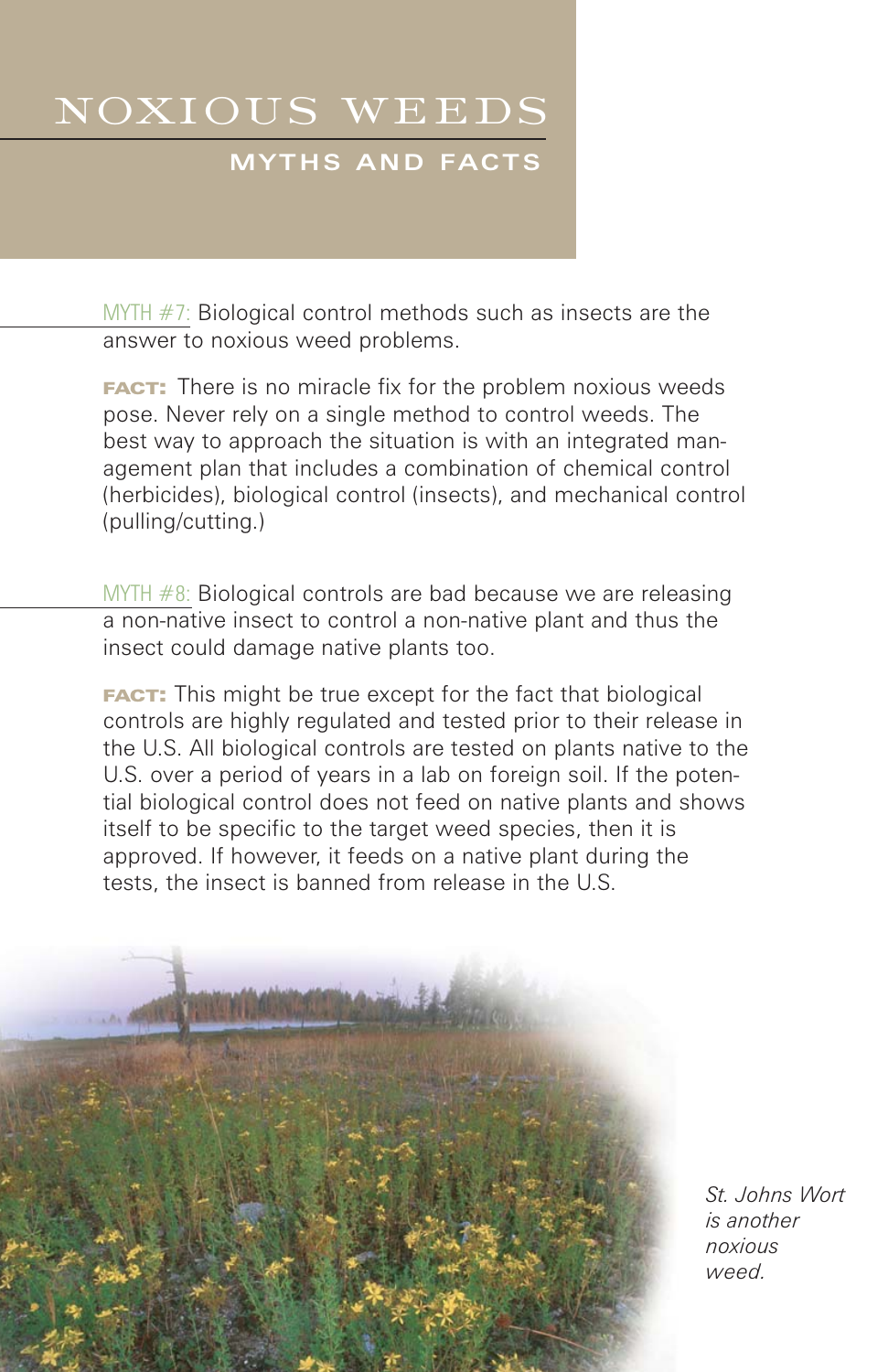

*purple loosestrife houndstongue*







*Dalmatian toadflax Russian knapweed growing from hay in Bridger-Teton National Forest.*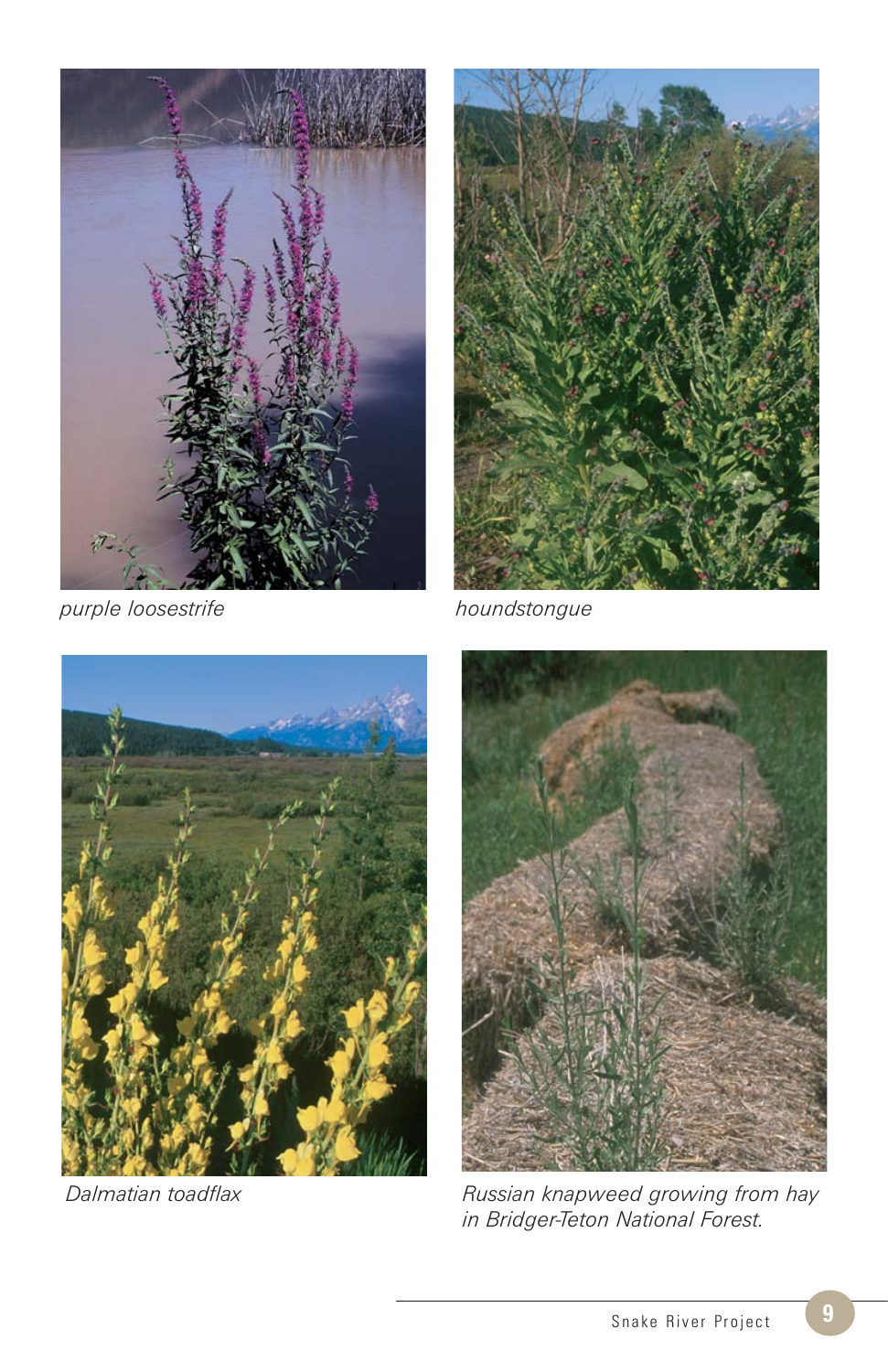# noxious  $WEEDS$

**to be aware of** 



#### **Saltcedar** or **tamarisk** *(Tamarix ramosissima)*

Saltcedar is a deciduous, evergreen plant that grows from about 5 to 20 feet tall. Its bark is a reddish-brown and it has small scale like leaves. Saltcedar is native to Eurasia and Africa. It was planted as an ornamental bush in the early 1800's, and is now widespread throughout the United States covering more than a million acres of river banks and streams. Its long tap roots allow the plant to obtain water from deep water tables while interfering with natural riparian systems and transpiring up to 200 gallons of water per day. Salt secreted from salt glands falls to the ground around the plant, killing surrounding vegetation.

Wildfires and floods can become more frequent in dense stands of saltcedar. Dense stands of saltcedar contribute to a heavy fuel load for fires and as their density increases, they also narrow river channels and

decrease water depth. All of these factors together make the river more susceptible to fires and floods.

There is only one known infestation of saltcedar along the Snake River and Teton County Weed and Pest is working to eradicate it. Please be on the lookout for this extremely invasive bush. It has been known to dry up small streams. Take precautions if you have brought any equipment or a boat from an infested area and take time to wash your gear down before traveling to the Snake River. Please be on the lookout for saltcedar as you enjoy the river and contact Teton County Weed & Pest if you find this plant anywhere. Call (307)733-8419.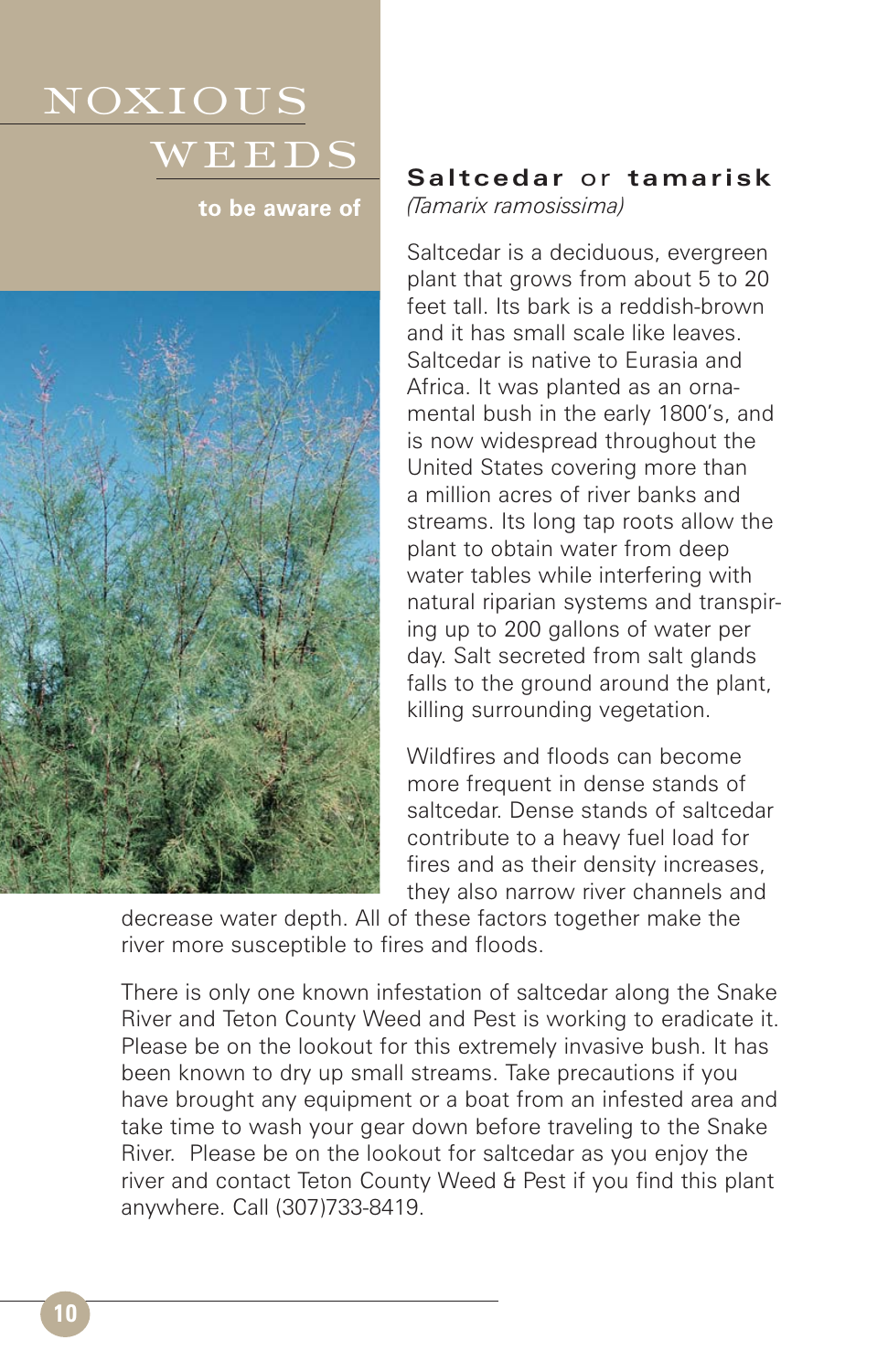#### **Spotted knapweed**

*(Centaurea maculosa)*

Spotted knapweed is a biennial or short-lived perennial that grows 1 to 3 feet tall. It has pinkish-purple flowers and the bracts underneath the flowers have dark spots tipped with fringe.

Originally from Eurasia, knapweed was introduced in the early 1900's as a contaminant of alfalfa and clover seed. It prefers disturbed soil where they out compete other plants for moisture and nutrients. It now covers millions of acres of land, and is the number one weed problem on rangeland in western Montana.

Methods of control for spotted knapweed include herbicide application, mechanical control such as hand pulling, and biological control. It has been found that it is most effective to use a combination of these three methods when controlling spotted knapweed. Along with the other two methods, biological control on spotted knapweed will be an integral part of the Snake River Project.

According to the Washington State Noxious Weed Board, "Knapweed infestations increase production costs for ranchers, impair the quality of wildlife habitat, decrease plant diversity, increase soil erosion rates on valuable watershed areas, decrease the visual quality and appeal of recreational lands, and pose wildfire hazards."

Spotted knapweed is the most prevalent of the noxious weeds along the Snake River. You can find it on most of the islands growing and thriving. Due to the

سليمليله

placement of this plant, herbicides can not be applied to most areas. This plant can be pulled, but gloves are recommended. Spotted knapweed is particularly invasive due to the fact that it produces a chemical in its roots that kills all plants around it, making more room for it to thrive.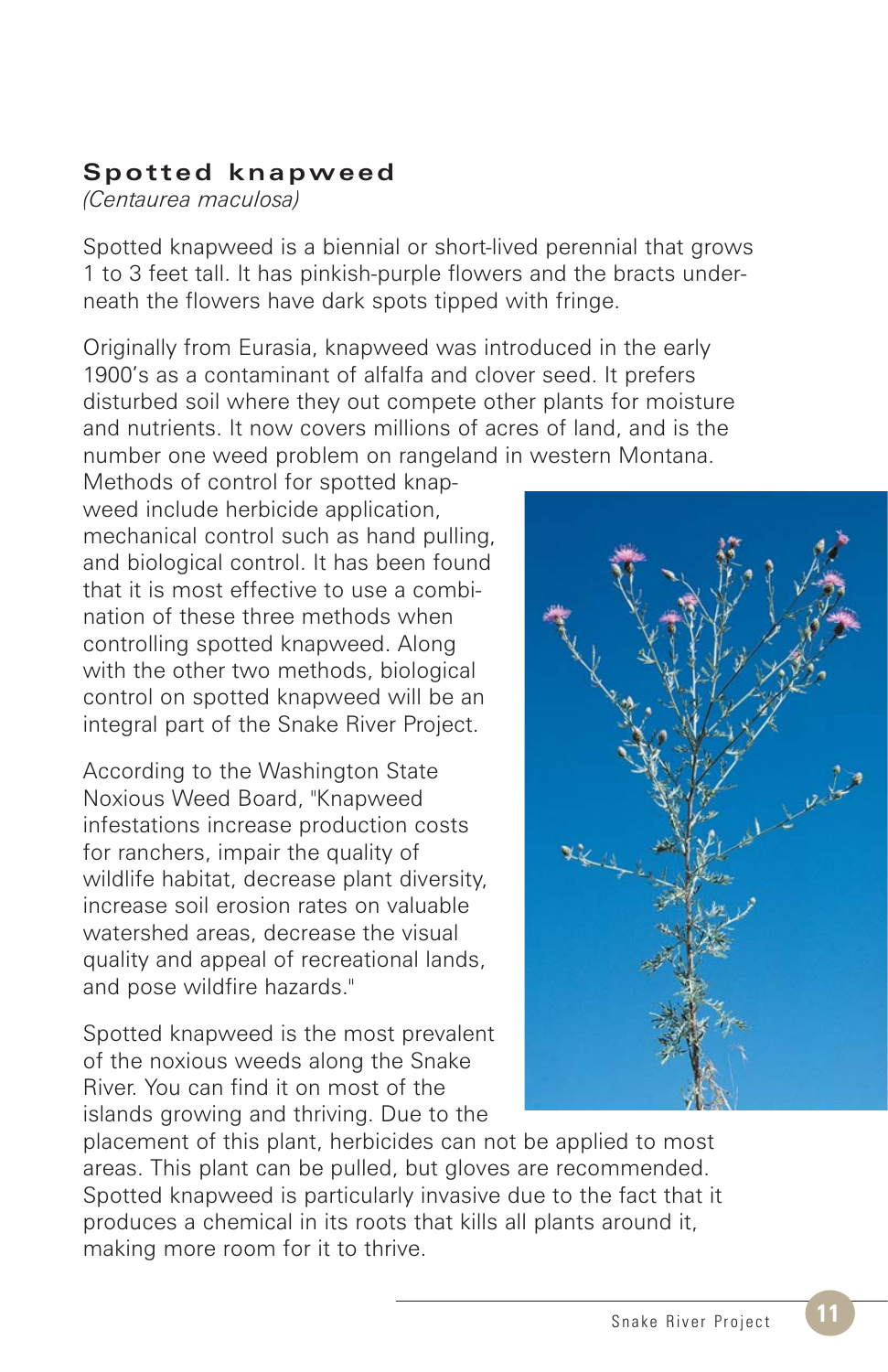# **MORE** noxious  $WEEDS$  to be on

#### **THE LOOKOUT FOR...**



#### **Perennial pepperweed**

*(Lepidium latifolium)*

A perennial from southern Europe and western Asia, perennial pepperweed grows 1 to 3 feet tall. The flowers are white and in dense clusters near the end of the branches. It is declared noxious in a number of western states including Wyoming. Very deep root stalks make this weed very difficult to control. Perennial pepperweed invades roadsides and cropland, but is a particular threat to riparian areas and rangelands. This plant also forms dense patches that destroy plant biodiversity and wildlife habitat.



#### **Purple loosestrife** *(Lythrum salicaria)*

Growing 6-8 feet tall, this perennial prefers moist or marshy sites. Rose-purple flowers have 5-7 petals. It was introduced as an ornamental from Europe and has escaped, reducing wildlife habitat, particularly waterfowl habitat. Dense patches of loosestrife in shallow water have been known to ruin fish spawning grounds. A single plant can produce 2.5 million seeds annually. Purple loosestrife has not been found in Teton County yet, however, that does not mean it is not present on the Snake River. Fireweed, which is a native plant

here in Teton County is often mistaken for purple loosestrife. If found this plant must be eradicated at once! Please report any possible infestations to Teton County Weed & Pest immediately.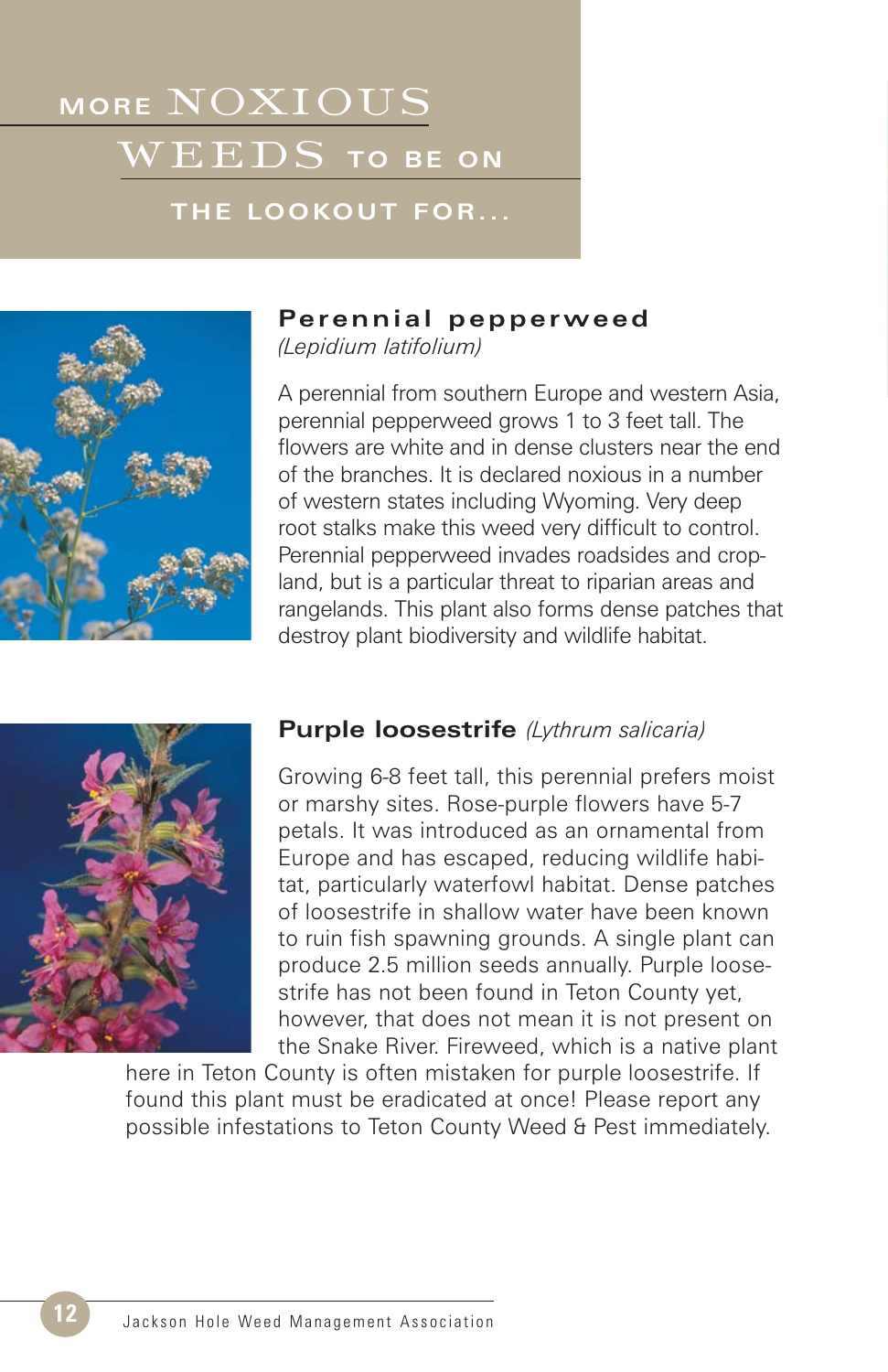

#### **Leafy spurge** *(Euphorbia esula)*

Leafy spurge is a perennial that grows up to 3 feet tall with yellowish-green flowers arranged in heartshaped clusters. When the seed heads explode they can project seeds as far as 15 feet. In North America leafy spurge infests almost 2.5 million acres! This species has been reported to cause severe irritation of the mouth and digestive tract in cattle which may result in death. The economic impact of leafy spurge in Montana, North and South Dakota, and Wyoming is approximately \$144 million per year (USDA-ARS TEAM Leafy Spurge).



#### **Oxeye daisy** *(Chrysanthemum leucanthemum)*

Oxeye daisy is a perennial with daisy-like flowers that grow 10-24 inches tall. This species is a native of Eurasia that has escaped cultivation and was introduced as a seed contaminant. Most large herbivores avoid eating oxeye daisy and feed instead on grasses, causing more open ground to be infested. Oxeye daisy is being sold in wildflower seed mixes, which is illegal in Wyoming. Make sure to check the label carefully before purchasing so you will not contribute to its spread.



#### **Houndstongue** *(Cynoglossum officinale)*

Houndstongue is a biennial that grows 1 to 4 feet tall. Introduced from Europe, houndstongue is toxic and contains a pyrrolizidine alkaloid that causes liver cells to stop reproducing. Animals may survive 6 months or longer after consuming a lethal amount.

Due to its Velcro-like seeds, houndstongue is one of the weeds that is most easy to spread. If your cloths or pets become covered with these seeds, please pick them off and dispose of them in the

garbage or a fire. Throwing them on the ground will only start a new infestation.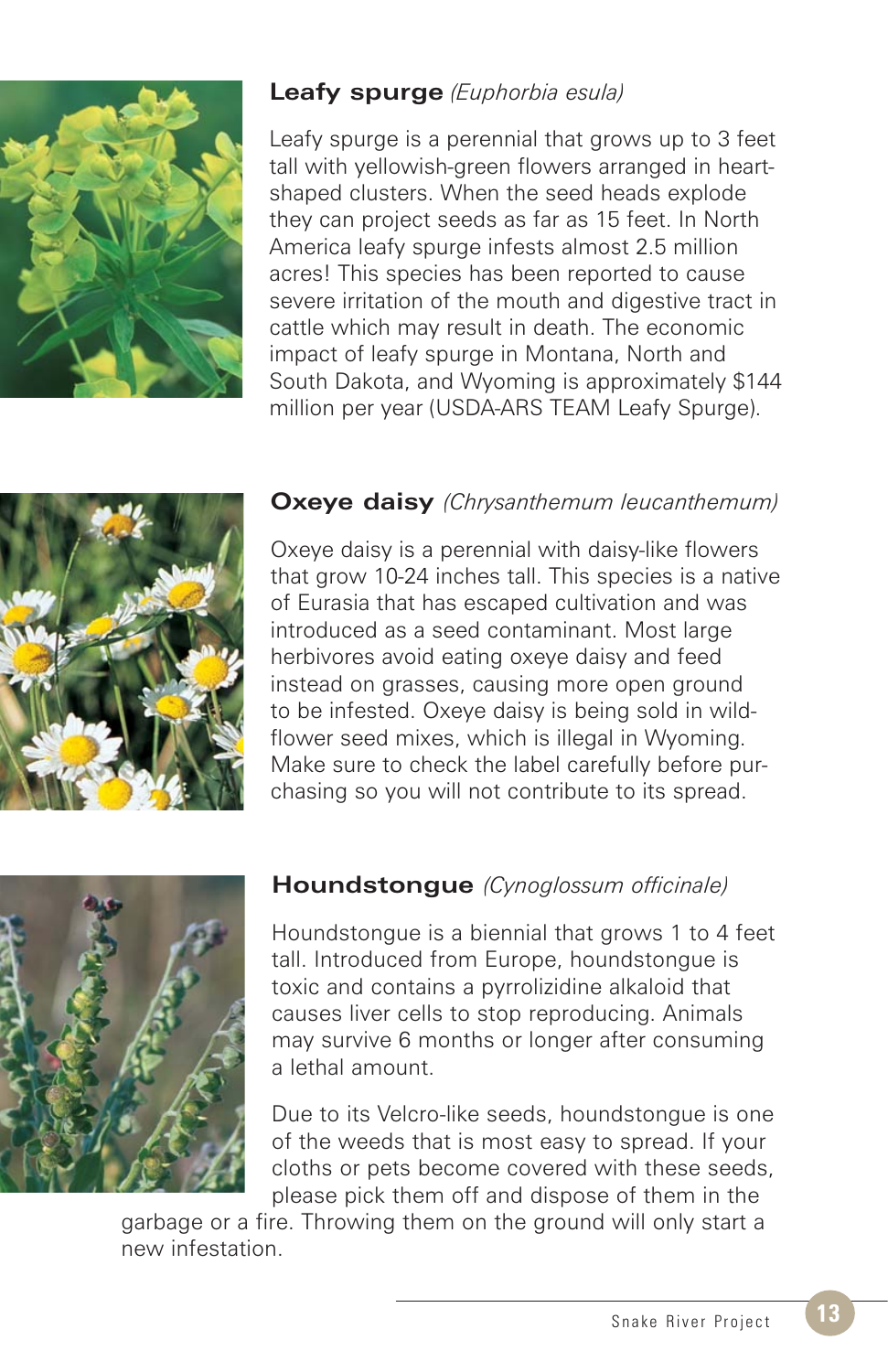#### **Also Watch for these Invaders…**



#### **Dalmatian toadflax** *(Linaria genistifolia)*

Dalmatian toadflax is a perennial that can grow up to 3 feet tall. It reproduces by seeds and extensive root stalks. One plant can produce up to 500,000 seeds annually. Dalmatian toadflax was introduced from southeastern Europe as an ornamental. It is aggressive and has become a serious problem throughout the West. The extensive root system combined with a waxy leaf make it extremely difficult to control. Hand pulling this weed species will only encourage its spread.



#### **Yellow toadflax** *(Linaria vulgaris)*

This is a perennial that grows 1-2 feet tall. Its flowers are yellow and resemble snap dragons. It reproduces by seeds and extensive roots. Commonly known as "Butter and Eggs", this plant was originally brought from Eurasia as an ornamental. Its extensive root system makes this plant extremely difficult to control. Yellow toadflax is still illegally planted in the Jackson area.



#### **Russian knapweed** *(Centaurea repens)*

A native of Eurasia, this creeping perennial was probably introduced to North America around 1898. The flowers can be pink, purple, or white. Russian knapweed is widely established in the western United States. It spreads by black, deep growing roots which penetrate to a depth of over 8 feet. Russian knapweed is toxic to horses, causing nigropallidal encephalomalacia or "chewing disease" when sufficient quantities are consumed. Russian knapweed does not spread as quickly as the other knapweeds, however the deep

root systems make it more difficult to control.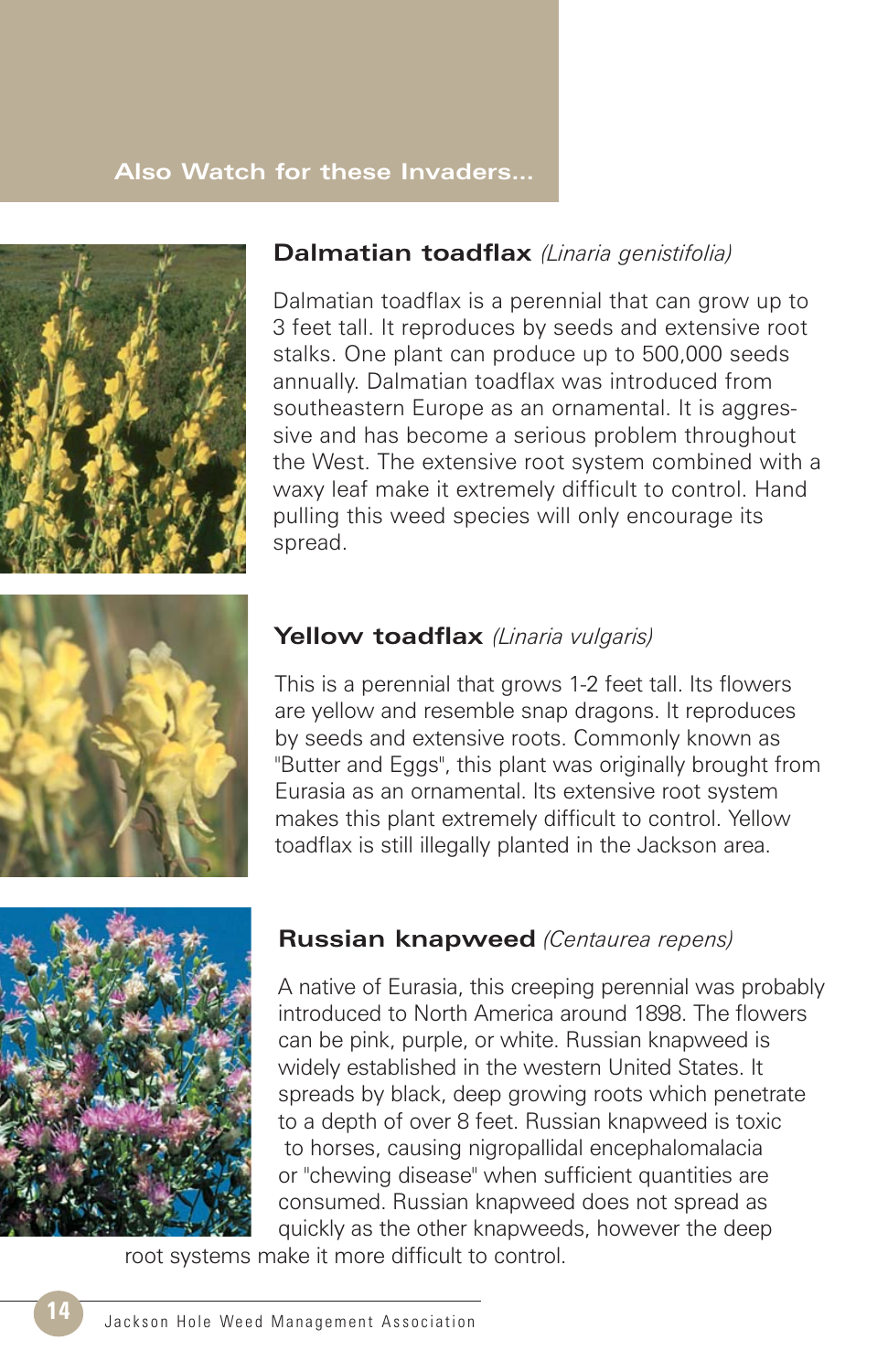### fisherman

why should I care?

The Snake River provides wonderful scenery and healthy habitat for cutthroat, rainbow and brown trout. Noxious weeds could change all this. Some species of invasive plants such as saltcedar and purple loosestrife grow in shallow water, ruining spawning grounds for trout. Noxious weeds can also increase the risk of flooding and soil erosion which means cloudy water, lower water quality and poor spawning beds. Thick stands of noxious weeds such as mullein, musk thistle, saltcedar, purple loosestrife, and houndstongue can make access to the river very difficult. Also, much like whirling disease, fishermen can spread noxious weed seeds from river to river if the proper precautions are not taken. Our first infestation of saltcedar in the Jackson area was established at a boat launch after an unknowing boater cleaned out their boat contaminated with saltcedar seeds.

Fishermen have the opportunity to view a lot of areas of the Snake River no one else sees. Adopt your favorite section of river by pulling annual and biennial invasive species when possible and report any other infestations to Teton County Weed and Pest.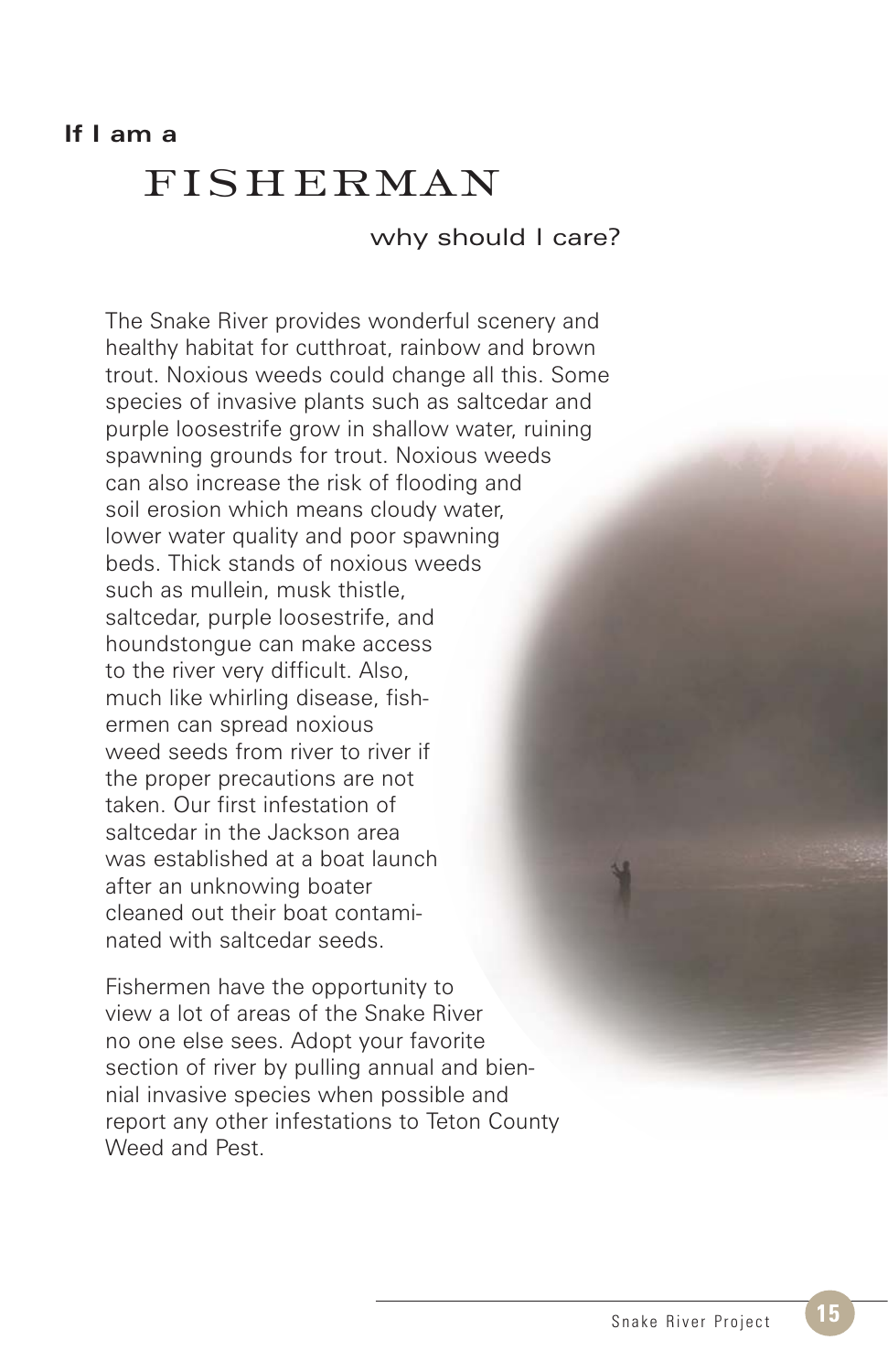#### **If I am a**

### wildlife enthusiast

#### why should I care?

The Snake River attracts many different species of animals and birds. The lush vegetation and excellent variety of plants are the main reason this is such a wonderful habitat. However, noxious weeds have already destroyed this habitat in some areas along the river. Weeds such as spotted knapweed and Dalmatian toadflax have pushed out all other plants, making it an undesirable habitat for animals and birds. Loss of native plants to noxious weeds can mean less palatable forage for wildlife which can result in less wildlife viewing opportunities. Water foul and other birds, including trumpeter swans, rely on native vegetation for nesting and cover. Bald eagles and osprey rely on the Snake River as a source of food. Noxious weeds threaten all of this by altering the natural process that these animals rely upon to produce food and cover for them. Larger animals are also affected. Saltcedar easily pushes out willows which moose heavily utilize. In one study in Montana, dense spotted knapweed populations were found to reduce available winter forage for elk by 50 to 90 percent. If noxious weeds win, wildlife lose.

**CALCULARY OF**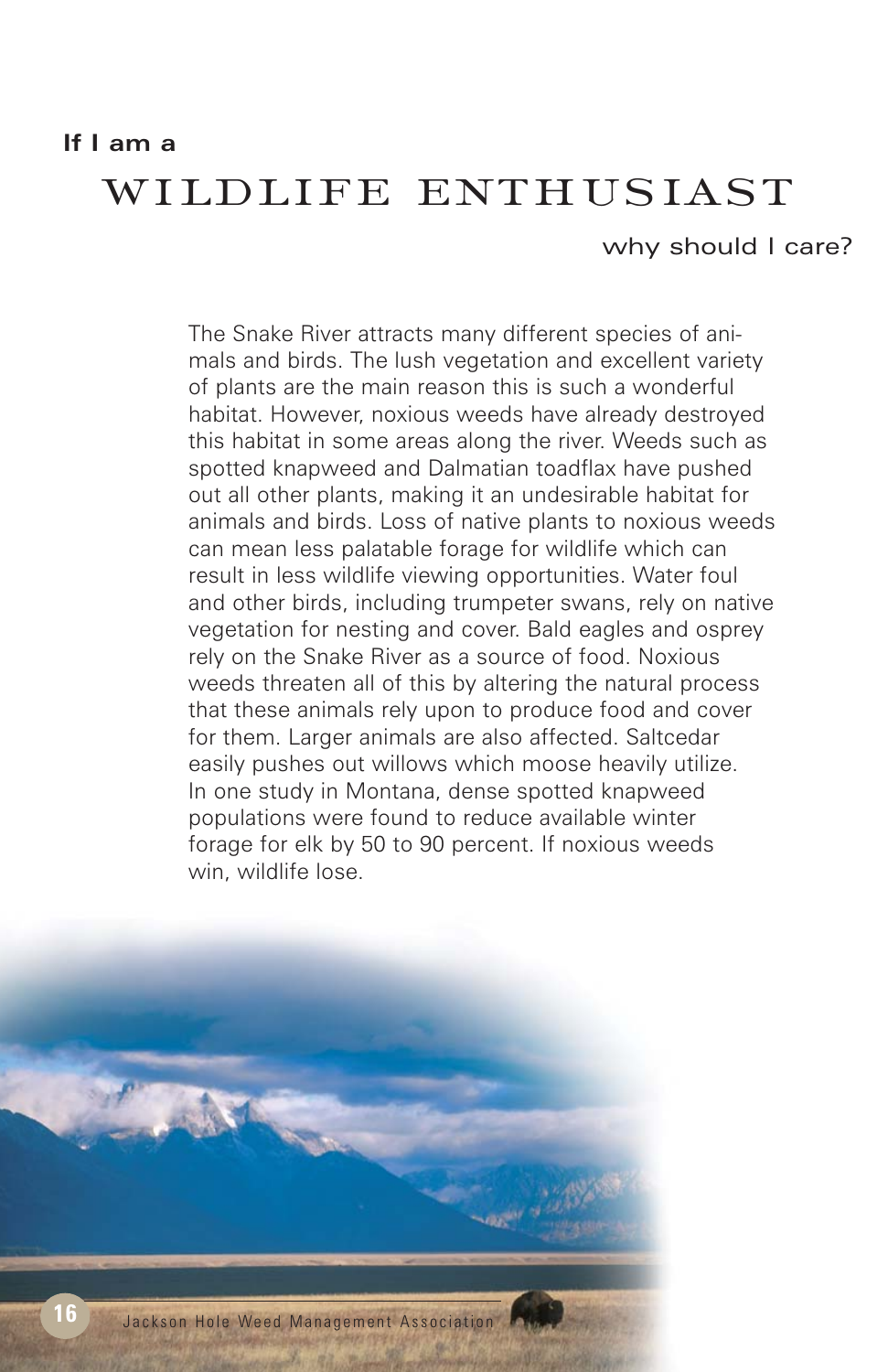#### **If I am a visitor**

## to jackson hole

#### why should I care?

Many people look to recycling, cleaning up the ocean, and conserving our natural resources as a way to preserve the world we live in. Some of the problems that plague the world's animals and forests were not noticed until they were too big of a problem to solve with one simple solution. Here's an example; In 1920 Montana had just a few spotted knapweed plants. That small infestation grew to more than 5 million acres in 1995. Just think what could have been saved had they known about the invasiveness of spotted knapweed in the 1920's. Of the approximately 350 million acres of federal public lands in the West, more than 90% are not infested with exotic weeds yet. Teton County has the opportunity to stop the destruction of our land



*Wyoming's State flower the Indian Paintbrush*

and animal habitat before it is too late. As scenic as this area is, it would be a pity to see it ruined by the silent crawl of noxious weeds.

As a visitor to the Snake River you can help us by making sure you are not contributing to the spread of the weed infestations that are already present on the river by washing your vehicles or gear before you go to the river to recreate. We do not want you to take these invaders back home with you either, so wash everything before you leave. Maintenance of this beautiful area depends on people who will help take care of it and who care about the habitat and the animals who call this area home.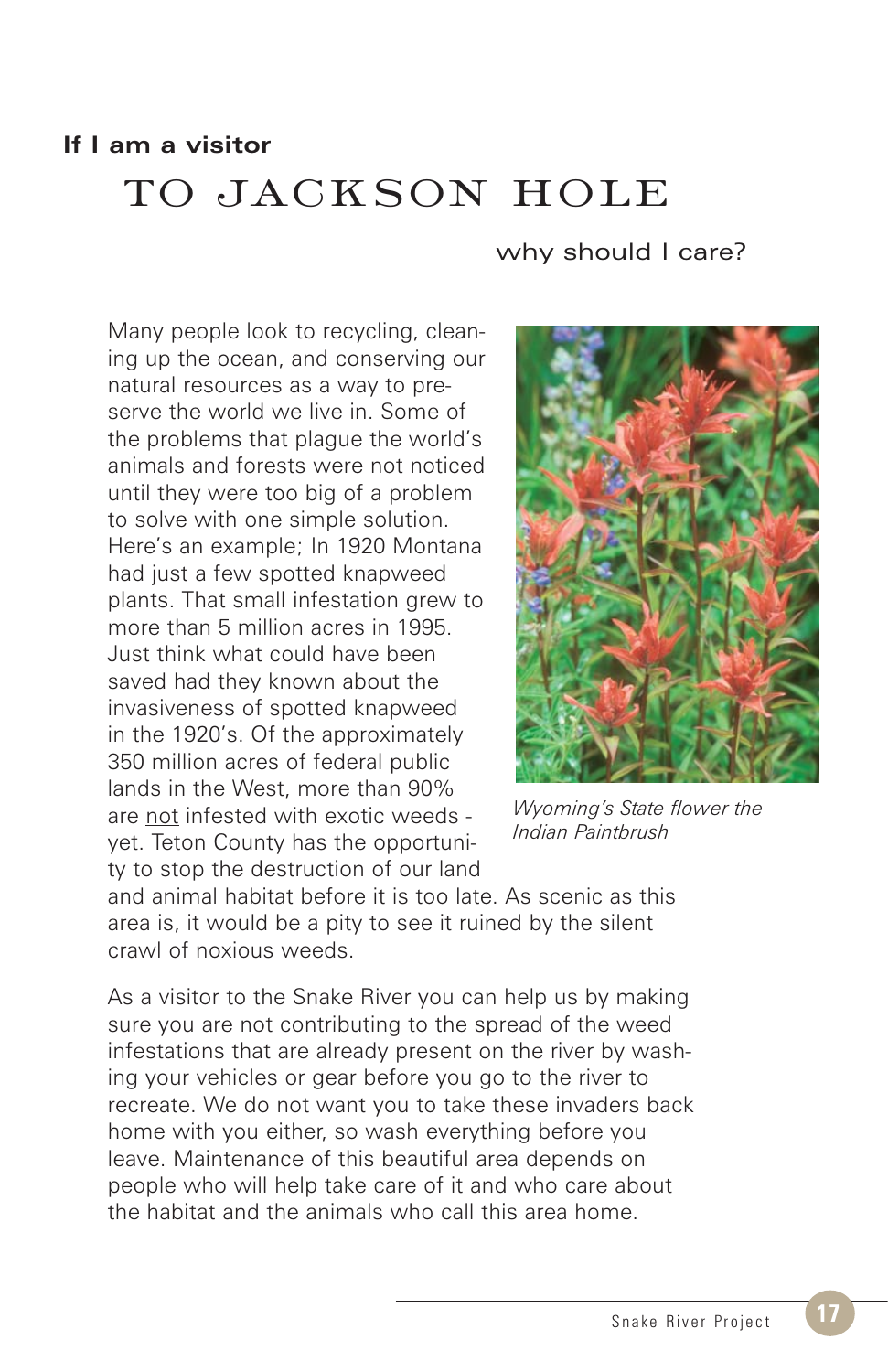**If I am a** 

# landowner

**why should I care?**

**Noxious** weeds on private property are a growing concern for Teton County Weed & Pest and the Jackson Hole Weed Management Association. Often times, landown-

ers do not even realize that these invaders are slowly choking out their native plant community. Noxious weeds are not only reducing the resale value of land all over the West, they can be expensive to control if not caught early. As people become more and more aware of noxious weeds and their costs, individuals trying to sell infested property will find it more difficult to sell their property at a price that does not reflect the future cost of weed control.

Noxious weeds also increase soil erosion and the impacts of flooding. By pushing out native species, noxious weeds reduce the land's ability to absorb the impacts of floods and hold the soil in place. Erosion is always a concern for property owners along the Snake River, allowing noxious weeds to prosper on your property will only increase the likelihood of flood damage.

So what can you do if you are a landowner? Early detection and eradication of small infestations provide the most cost effective ways to manage weeds. You can help your neighbors by taking on the responsibility of weed control on your property and educating them about its impacts. For no charge, Teton County Weed & Pest will come look at your property with you and consult you on what the best methods of weed control might be for your property. They also provide herbicides at a reduced cost, and loan out spray equipment to make the job easier for you. If you wish, they can also supply a list of weed control businesses in the area.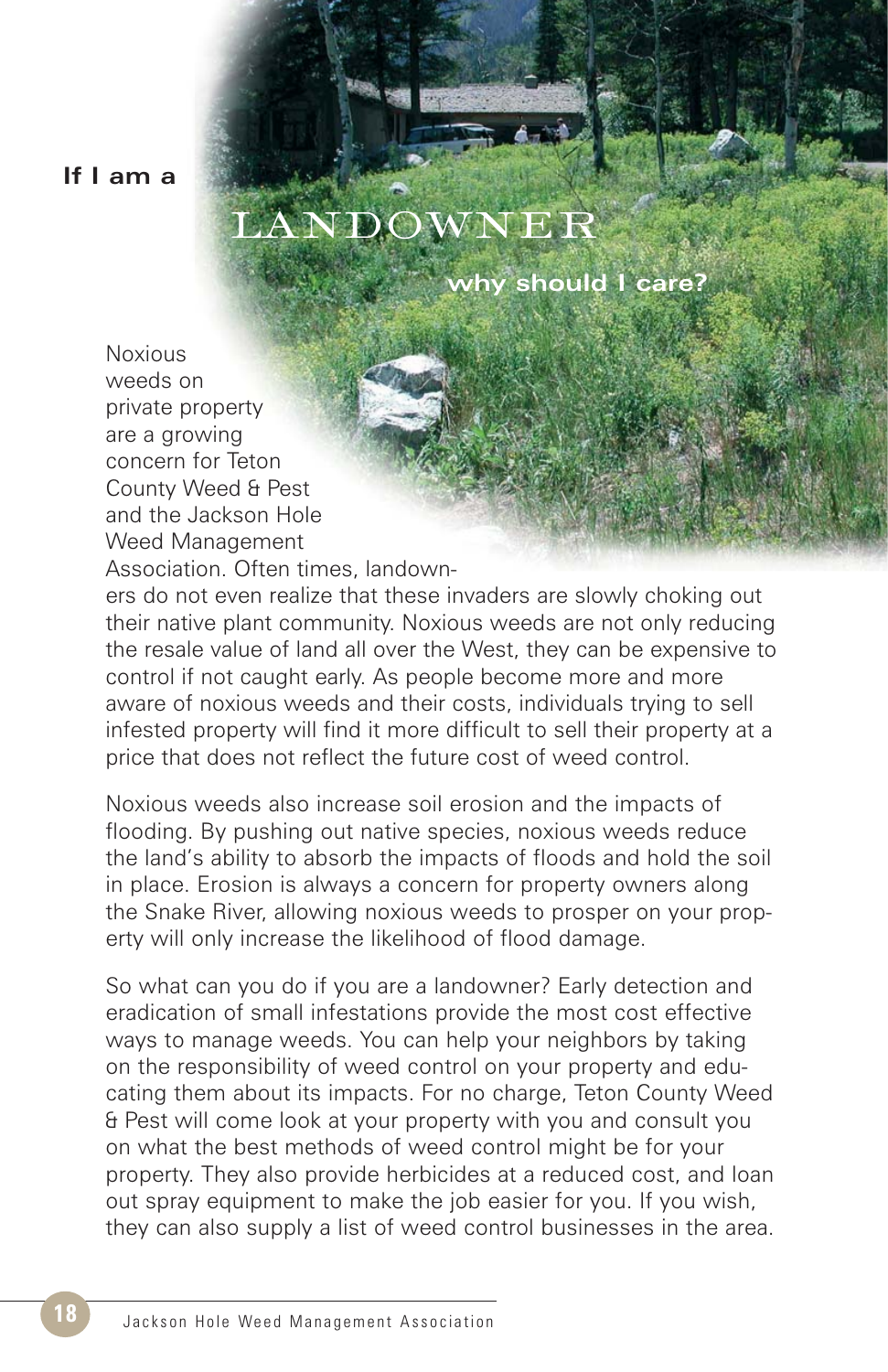#### Here's how you can help…

■ Learn how to identify the weeds that are in this brochure.

■ Make sure that seeds are not stuck to your clothes or gear. You don't want to introduce these plants to other areas!

■ Do not camp in or hike through weed infested areas.

■ If you have mud or dirt on your vehicle wash it off before going onto public lands.

■ Wash out your boat before going on the river if you have been recreating outside the Jackson area.

■ Drive on established roads and hike on designated trails.

#### **If you would like to make a tax-deductible contribution to the Snake River Project, please contact Teton County Weed & Pest.**

■ Pass it on!!! Tell your friends and family about this problem.

■ If you are interested in helping out with weed pulls or by adopting an area, please call Teton County Weed & Pest at 733-8419 for more information.

■ To learn more, please visit Teton County Weed & Pest's web site at **www.tcweed.org** or Jackson Hole Weed Management Association's web site at **www.jhwma.org**. Early detection and eradication of small infestations and prevention of new infestations provide the most cost effective ways to manage weeds. We need your help locating and eradicating the weed species that have been described on the previous pages. Be on the lookout for these plants while enjoying your time on the river, and help Teton County Weed & Pest and the JHWMA fight the "War on Weeds."

#### To report infestations please contact…

**TETON COUNTY WEED & PEST (307) 733-8419**